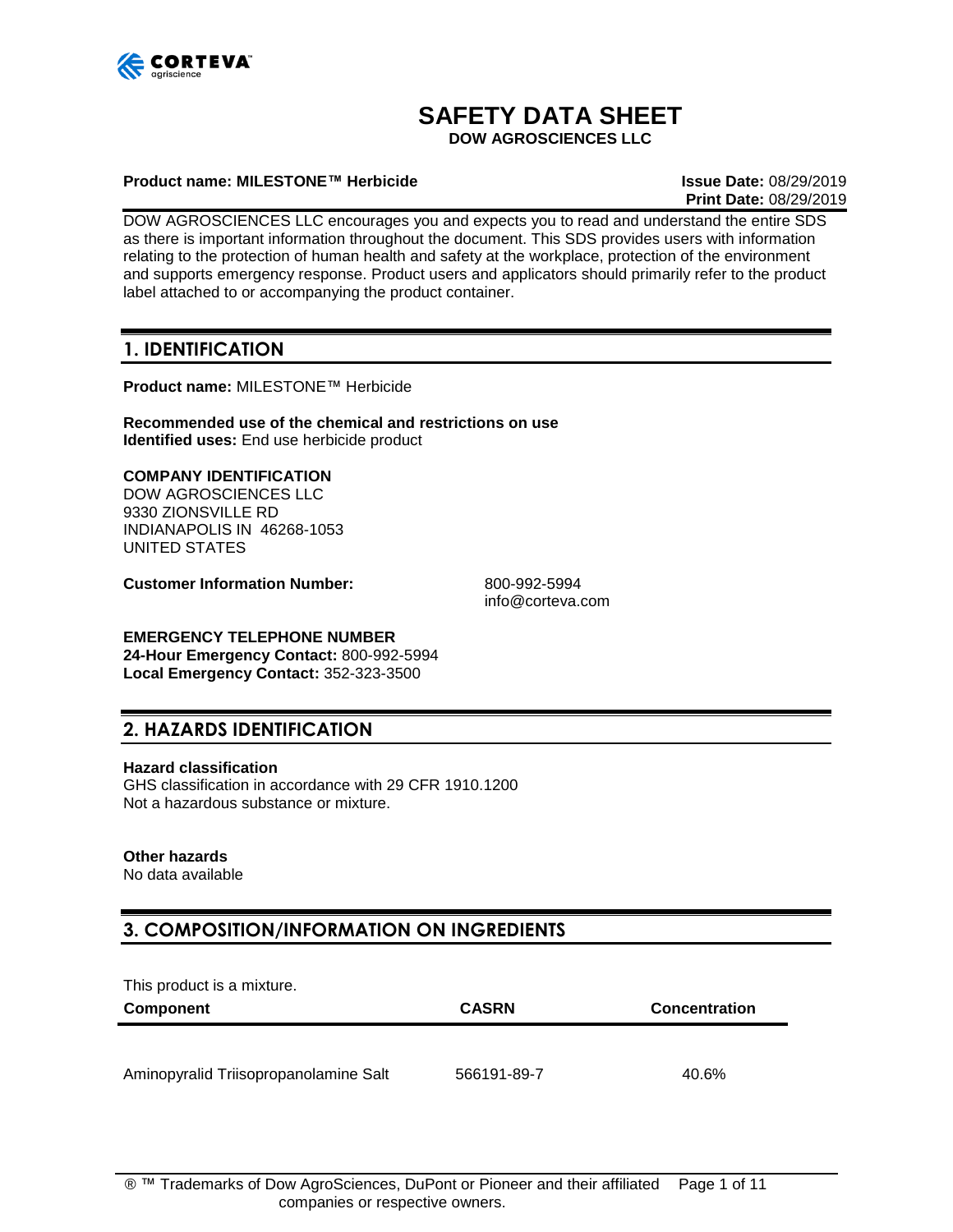| Triisopropanolamine | 122-20-3      | $1.5\%$ |
|---------------------|---------------|---------|
| Balance             | Not available | 57.9%   |

### **4. FIRST AID MEASURES**

## **Description of first aid measures**

**General advice:**

If potential for exposure exists refer to Section 8 for specific personal protective equipment.

**Inhalation:** Move person to fresh air. If person is not breathing, call an emergency responder or ambulance, then give artificial respiration; if by mouth to mouth use rescuer protection (pocket mask etc). Call a poison control center or doctor for treatment advice.

**Skin contact:** Take off contaminated clothing. Rinse skin immediately with plenty of water for 15-20 minutes. Call a poison control center or doctor for treatment advice.

**Eye contact:** Hold eyes open and rinse slowly and gently with water for 15-20 minutes. Remove contact lenses, if present, after the first 5 minutes, then continue rinsing eyes. Call a poison control center or doctor for treatment advice.

**Ingestion:** No emergency medical treatment necessary.

#### **Most important symptoms and effects, both acute and delayed:**

Aside from the information found under Description of first aid measures (above) and Indication of immediate medical attention and special treatment needed (below), any additional important symptoms and effects are described in Section 11: Toxicology Information.

#### **Indication of any immediate medical attention and special treatment needed**

**Notes to physician:** No specific antidote. Treatment of exposure should be directed at the control of symptoms and the clinical condition of the patient. Have the Safety Data Sheet, and if available, the product container or label with you when calling a poison control center or doctor, or going for treatment.

### **5. FIREFIGHTING MEASURES**

**Suitable extinguishing media:** To extinguish combustible residues of this product use water fog, carbon dioxide, dry chemical or foam.

**Unsuitable extinguishing media:** None known.

#### **Special hazards arising from the substance or mixture**

**Hazardous combustion products:** Under fire conditions some components of this product may decompose. The smoke may contain unidentified toxic and/or irritating compounds. Combustion products may include and are not limited to: Nitrogen oxides. Hydrogen chloride. Carbon monoxide. Carbon dioxide.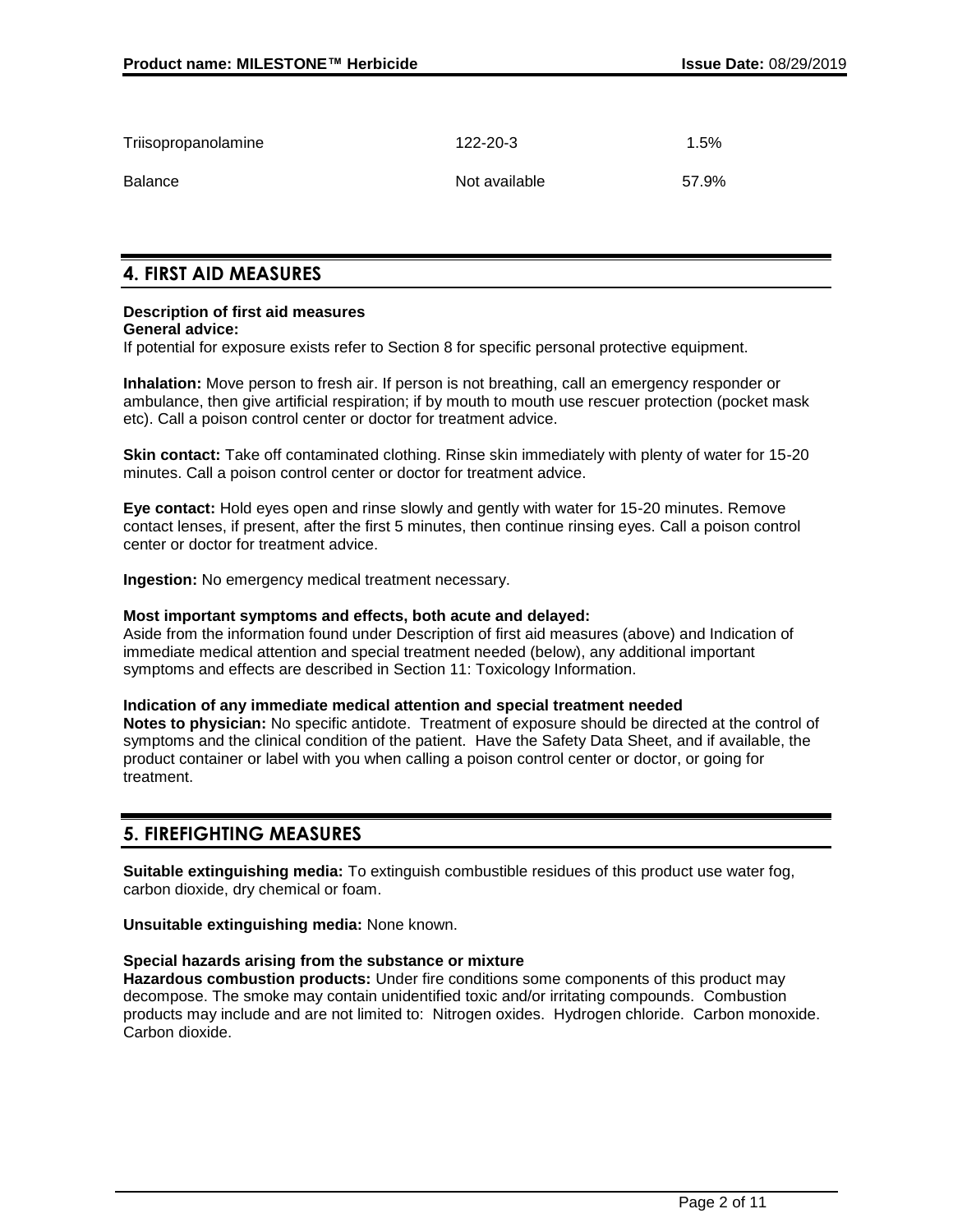**Unusual Fire and Explosion Hazards:** Exposure to combustion products may be a hazard to health. Do not allow run-off from fire fighting to enter drains or water courses.

#### **Advice for firefighters**

**Fire Fighting Procedures:** Collect contaminated fire extinguishing water separately. This must not be discharged into drains. Fire residues and contaminated fire extinguishing water must be disposed of in accordance with local regulations.

 Remove undamaged containers from fire area if it is safe to do so. Evacuate area. Use extinguishing measures that are appropriate to local circumstances and the surrounding environment. Use water spray to cool unopened containers.

**Special protective equipment for firefighters:** Wear self-contained breathing apparatus for firefighting if necessary. Use personal protective equipment.

## **6. ACCIDENTAL RELEASE MEASURES**

**Personal precautions, protective equipment and emergency procedures:** Use appropriate safety equipment. For additional information, refer to Section 8, Exposure Controls and Personal Protection.

**Environmental precautions:** Prevent from entering into soil, ditches, sewers, waterways and/or groundwater. See Section 12, Ecological Information.

**Methods and materials for containment and cleaning up:** Contain spilled material if possible. Small spills: Absorb with materials such as: Clay. Dirt. Sand. Sweep up. Collect in suitable and properly labeled containers. Large spills: Contact Dow AgroSciences for clean-up assistance. See Section 13, Disposal Considerations, for additional information.

## **7. HANDLING AND STORAGE**

**Precautions for safe handling:** Do not breathe vapours/dust. Handle in accordance with good industrial hygiene and safety practice. Smoking, eating and drinking should be prohibited in the application area. Take care to prevent spills, waste and minimize release to the environment. Use appropriate safety equipment. For additional information, refer to Section 8, Exposure Controls and Personal Protection.

**Conditions for safe storage:** Store in a closed container. Containers which are opened must be carefully resealed and kept upright to prevent leakage. Keep in properly labelled containers. Store in accordance with the particular national regulations.

Do not store with the following product types: Strong oxidizing agents. Unsuitable materials for containers**:** None known.

## **8. EXPOSURE CONTROLS/PERSONAL PROTECTION**

#### **Control parameters**

If exposure limits exist, they are listed below. If no exposure limits are displayed, then no values are applicable.

| <b>Component</b>           | <b>Regulation</b> | Type of listing | <b>Value/Notation</b> |
|----------------------------|-------------------|-----------------|-----------------------|
| <b>Triisopropanolamine</b> | Dow IHG           | TWA             | $10 \text{ mg/m}$     |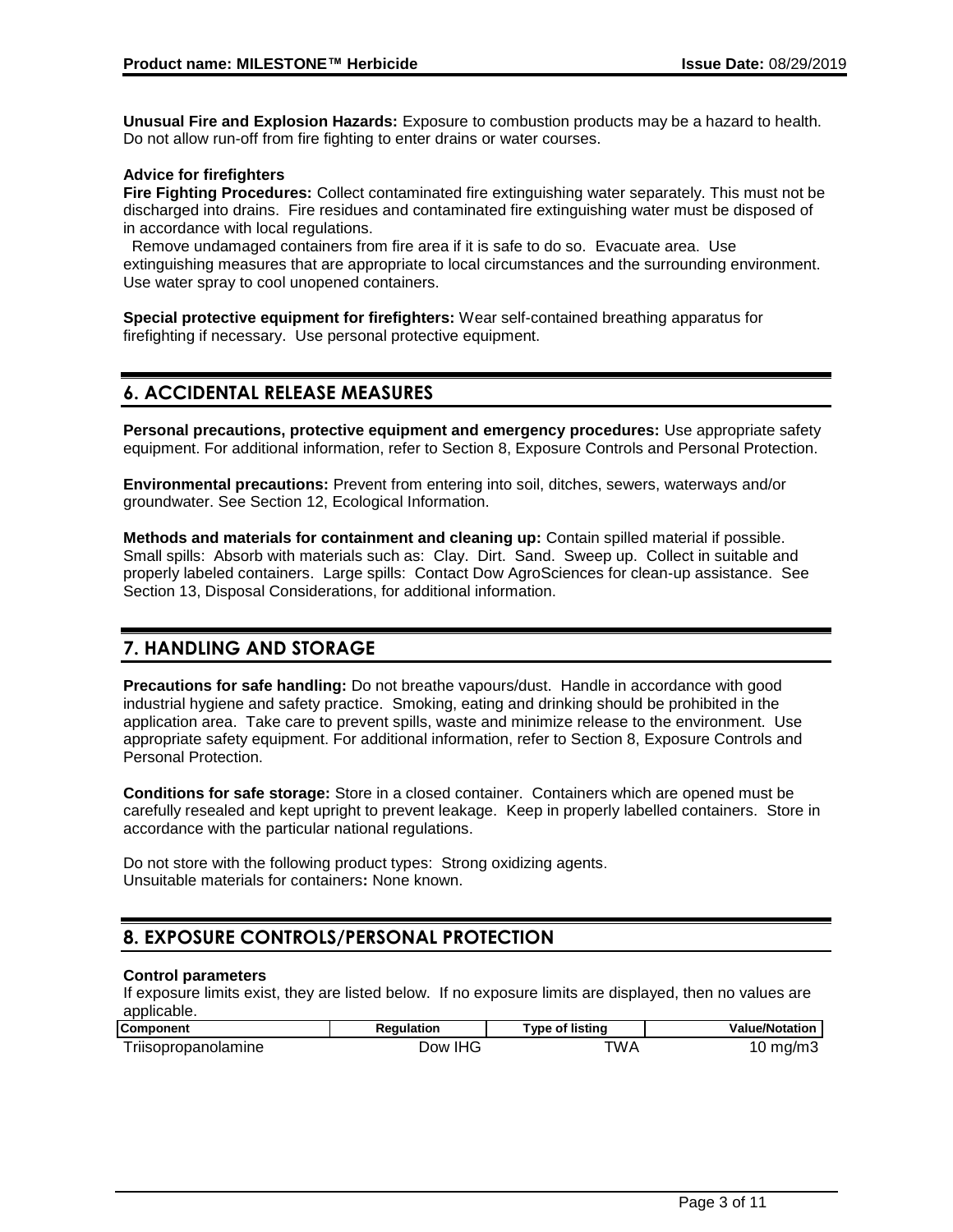RECOMMENDATIONS IN THIS SECTION ARE FOR MANUFACTURING, COMMERCIAL BLENDING AND PACKAGING WORKERS. APPLICATORS AND HANDLERS SHOULD SEE THE PRODUCT LABEL FOR PROPER PERSONAL PROTECTIVE EQUIPMENT AND CLOTHING.

#### **Exposure controls**

**Engineering controls:** Use local exhaust ventilation, or other engineering controls to maintain airborne levels below exposure limit requirements or guidelines. If there are no applicable exposure limit requirements or guidelines, general ventilation should be sufficient for most operations. Local exhaust ventilation may be necessary for some operations.

#### **Individual protection measures**

**Eye/face protection:** Use safety glasses (with side shields).

#### **Skin protection**

**Hand protection:** Chemical protective gloves should not be needed when handling this material. Consistent with general hygienic practice for any material, skin contact should be minimized.

**Other protection:** No precautions other than clean body-covering clothing should be needed.

**Respiratory protection:** Respiratory protection should be worn when there is a potential to exceed the exposure limit requirements or guidelines. If there are no applicable exposure limit requirements or guidelines, wear respiratory protection when adverse effects, such as respiratory irritation or discomfort have been experienced, or where indicated by your risk assessment process. For most conditions no respiratory protection should be needed; however, if discomfort is experienced, use an approved air-purifying respirator. The following should be effective types of air-purifying respirators: Organic vapor cartridge with a particulate pre-filter.

## **9. PHYSICAL AND CHEMICAL PROPERTIES**

#### **Appearance**

| Liquid.                                                                |
|------------------------------------------------------------------------|
| <b>Brown</b>                                                           |
| Mild                                                                   |
| No data available                                                      |
| 7.3 pH Electrode                                                       |
| No data available                                                      |
| < -10 °C ( < 14 °F)                                                    |
| No data available                                                      |
| closed cup > 100 °C ( > 212 °F) Pensky-Martens Closed Cup<br>ASTM D 93 |
| No data available                                                      |
| Not Applicable                                                         |
| No data available                                                      |
| No data available                                                      |
| No data available                                                      |
| No data available                                                      |
|                                                                        |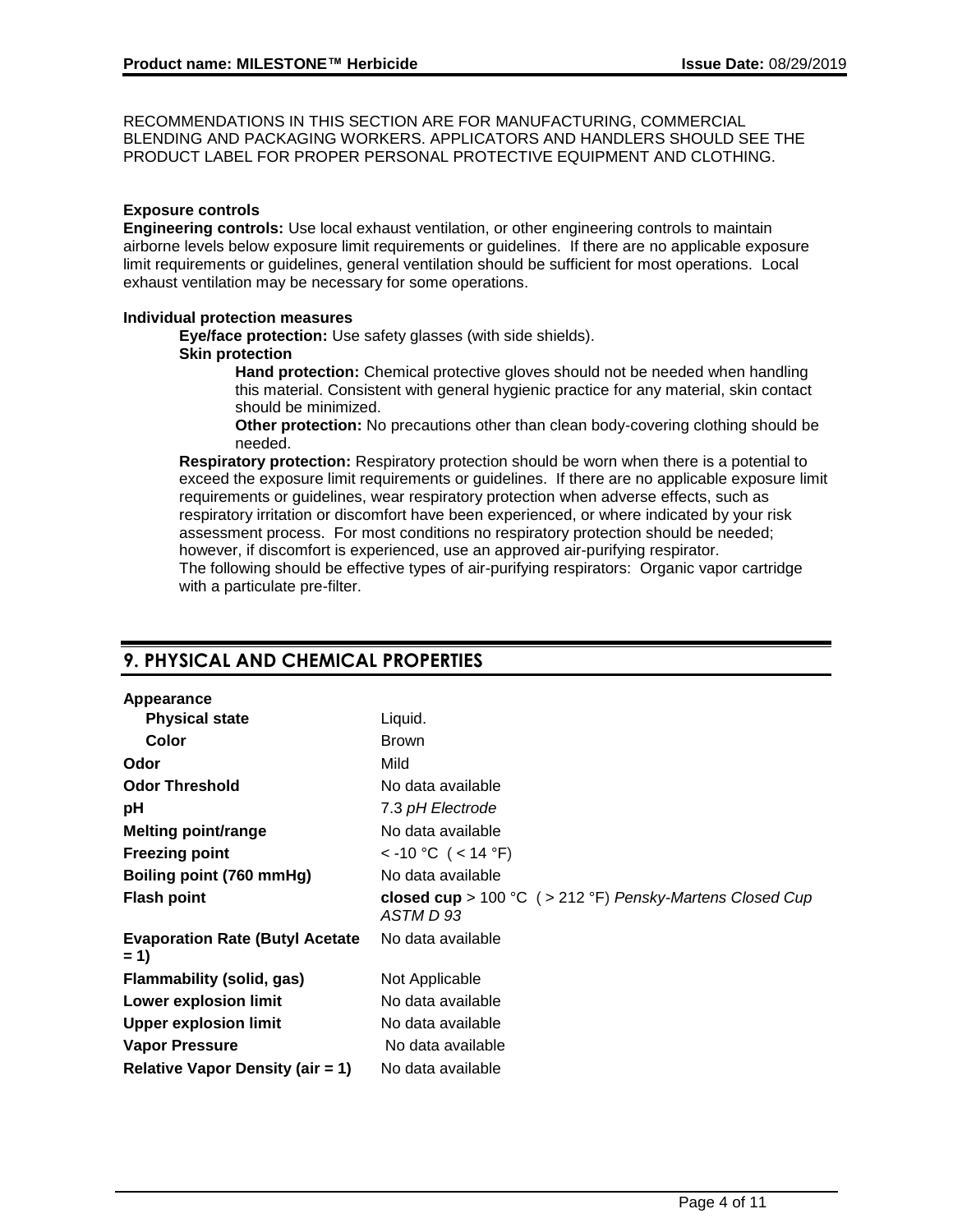| Relative Density (water $= 1$ )                   | No data available                                                      |
|---------------------------------------------------|------------------------------------------------------------------------|
| <b>Water solubility</b>                           | Soluble                                                                |
| <b>Partition coefficient: n-</b><br>octanol/water | No data available                                                      |
| <b>Auto-ignition temperature</b>                  | none below 400 degC                                                    |
| <b>Decomposition temperature</b>                  | No data available                                                      |
| <b>Dynamic Viscosity</b>                          | 12.2 cP at 20 °C (68 °F) EPA OPPTS 830.7100 (Viscosity)                |
| <b>Kinematic Viscosity</b>                        | No data available                                                      |
| <b>Explosive properties</b>                       | No data available                                                      |
| <b>Oxidizing properties</b>                       | No data available                                                      |
| <b>Liquid Density</b>                             | 1.1401 g/mL at 20 $^{\circ}$ C (68 $^{\circ}$ F) Digital density meter |
| <b>Molecular weight</b>                           | No data available                                                      |
| <b>Surface tension</b>                            | 54.4 mN/m at 20 °C $(68 \text{ °F})$                                   |

NOTE: The physical data presented above are typical values and should not be construed as a specification.

## **10. STABILITY AND REACTIVITY**

**Reactivity:** Not classified as a reactivity hazard.

**Chemical stability:** No decomposition if stored and applied as directed. Stable under normal conditions.

**Possibility of hazardous reactions:** None known. No hazards to be specially mentioned.

**Conditions to avoid:** None known.

**Incompatible materials:** Avoid contact with: Strong oxidizers.

**Hazardous decomposition products:** Decomposition products depend upon temperature, air supply and the presence of other materials. Decomposition products can include and are not limited to: Hydrogen chloride. Nitrogen oxides.

## **11. TOXICOLOGICAL INFORMATION**

*Toxicological information appears in this section when such data is available.*

#### **Acute toxicity**

#### **Acute oral toxicity**

Very low toxicity if swallowed. Harmful effects not anticipated from swallowing small amounts.

As product: LD50, Rat, male and female, > 5,000 mg/kg

#### **Acute dermal toxicity**

Prolonged skin contact is unlikely to result in absorption of harmful amounts.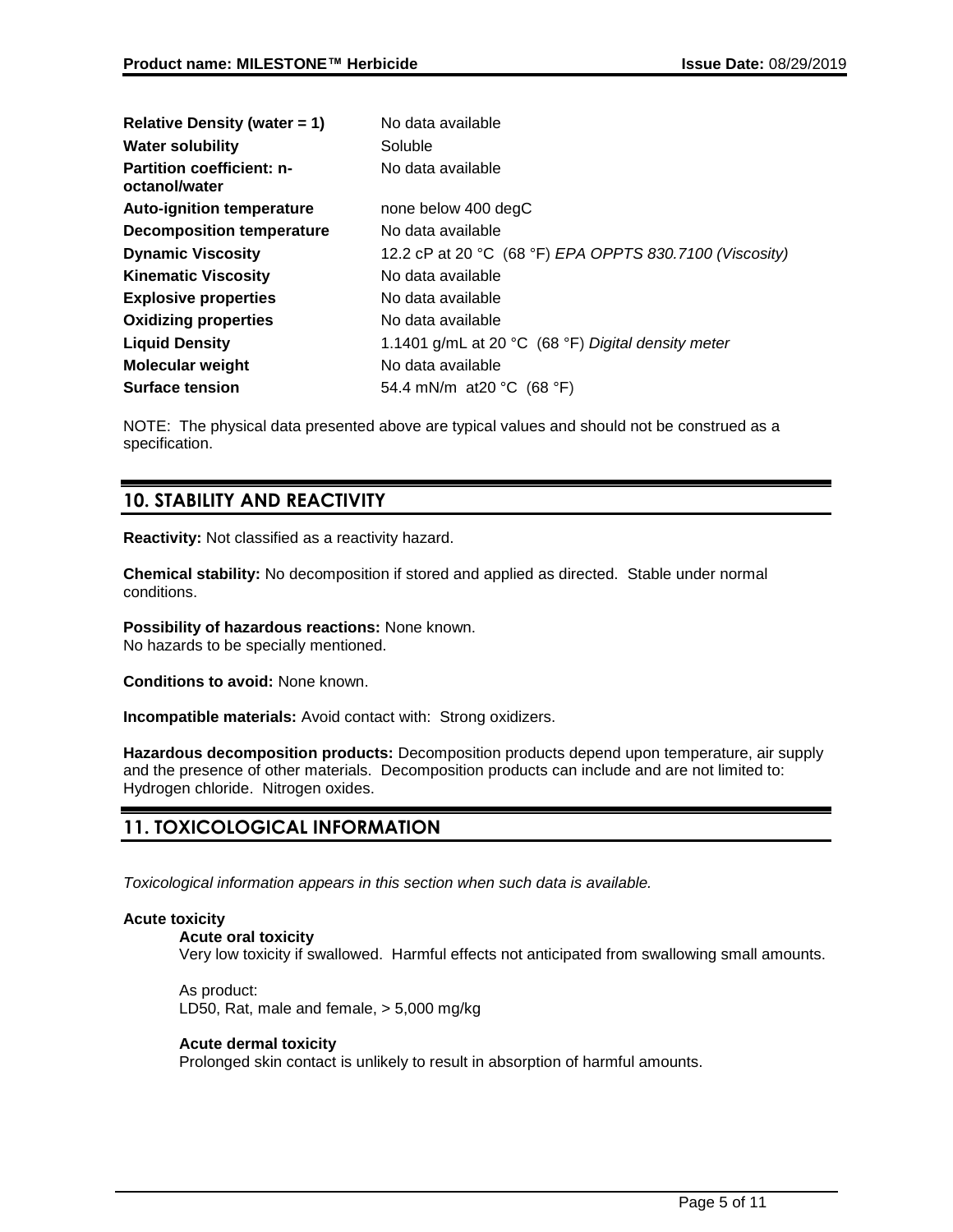As product: LD50, Rat, male and female, > 5,000 mg/kg

#### **Acute inhalation toxicity**

No adverse effects are anticipated from single exposure to mist. Based on the available data, respiratory irritation was not observed.

As product: LC50, Rat, male and female, 4 Hour, dust/mist, > 5.79 mg/l

#### **Skin corrosion/irritation**

Essentially nonirritating to skin.

#### **Serious eye damage/eye irritation**

Essentially nonirritating to eyes.

#### **Sensitization**

Did not cause allergic skin reactions when tested in guinea pigs.

For respiratory sensitization: No relevant data found.

#### **Specific Target Organ Systemic Toxicity (Single Exposure)**

Evaluation of available data suggests that this material is not an STOT-SE toxicant.

#### **Specific Target Organ Systemic Toxicity (Repeated Exposure)**

Based on available data, repeated exposures are not anticipated to cause significant adverse effects.

#### **Carcinogenicity**

For similar active ingredient(s). Aminopyralid. Did not cause cancer in laboratory animals.

#### **Teratogenicity**

Did not cause birth defects or any other fetal effects in laboratory animals.

#### **Reproductive toxicity**

For similar active ingredient(s). Aminopyralid. In animal studies, did not interfere with reproduction.

#### **Mutagenicity**

In vitro genetic toxicity studies were negative. Animal genetic toxicity studies were negative.

#### **Aspiration Hazard**

Based on physical properties, not likely to be an aspiration hazard.

## **12. ECOLOGICAL INFORMATION**

*Ecotoxicological information appears in this section when such data is available.*

#### **Toxicity**

**Acute toxicity to fish**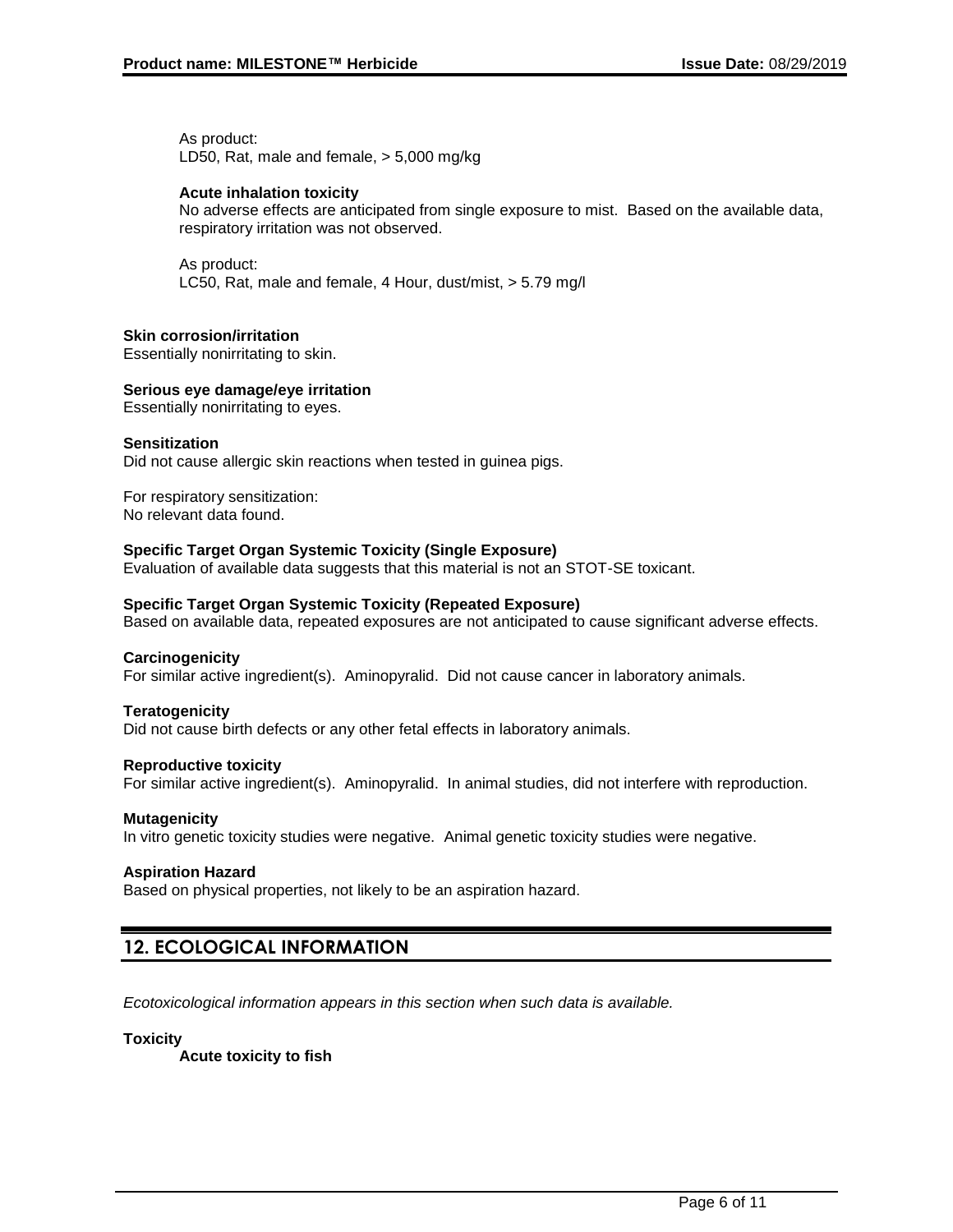LC50, Oncorhynchus mykiss (rainbow trout), static test, 96 Hour, 360 mg/l, OECD Test Guideline 203 or Equivalent

LC50, Cyprinodon variegatus (sheepshead minnow), static test, 96 Hour, > 100 mg/l

#### **Acute toxicity to aquatic invertebrates**

EC50, Daphnia magna (Water flea), static test, 48 Hour, > 460 mg/l

LC50, saltwater mysid Mysidopsis bahia, static test, 96 Hour, > 104 mg/l

#### **Acute toxicity to algae/aquatic plants**

For similar material(s): Material is very highly toxic to aquatic organisms on an acute basis (LC50/EC50 <0.1 mg/L in the most sensitive species).

For similar material(s): ErC50, Myriophyllum spicatum, 14 d, 0.363 mg/l

For similar material(s): NOEC, Myriophyllum spicatum, 14 d, 0.0639 mg/l

For similar material(s): ErC50, Pseudokirchneriella subcapitata (green algae), 72 Hour, > 1,000 mg/l

#### **Toxicity to Above Ground Organisms**

Material is practically non-toxic to birds on an acute basis (LD50 > 2000 mg/kg). Material is practically non-toxic to birds on a dietary basis (LC50 > 5000 ppm).

dietary LC50, Colinus virginianus (Bobwhite quail), > 21422mg/kg diet.

oral LD50, Colinus virginianus (Bobwhite quail), > 10,000 ppm

oral LD50, Apis mellifera (bees), > 460micrograms/bee

contact LD50, Apis mellifera (bees), > 460micrograms/bee

#### **Toxicity to soil-dwelling organisms**

LC50, Eisenia fetida (earthworms), 14 d, survival, > 10,000 mg/kg

#### **Persistence and degradability**

#### **Aminopyralid Triisopropanolamine Salt**

**Biodegradability:** For similar material(s): Aminopyralid. Material is not readily biodegradable according to OECD/EEC guidelines.

#### **Triisopropanolamine**

**Biodegradability:** Biodegradation under aerobic static laboratory conditions is high (BOD20 or BOD28/ThOD > 40%). Biodegradation rate may increase in soil and/or water with acclimation. Material is not readily biodegradable according to OECD/EEC guidelines. 10-day Window: Fail **Biodegradation:** 0 % **Exposure time:** 28 d **Method:** OECD Test Guideline 301F or Equivalent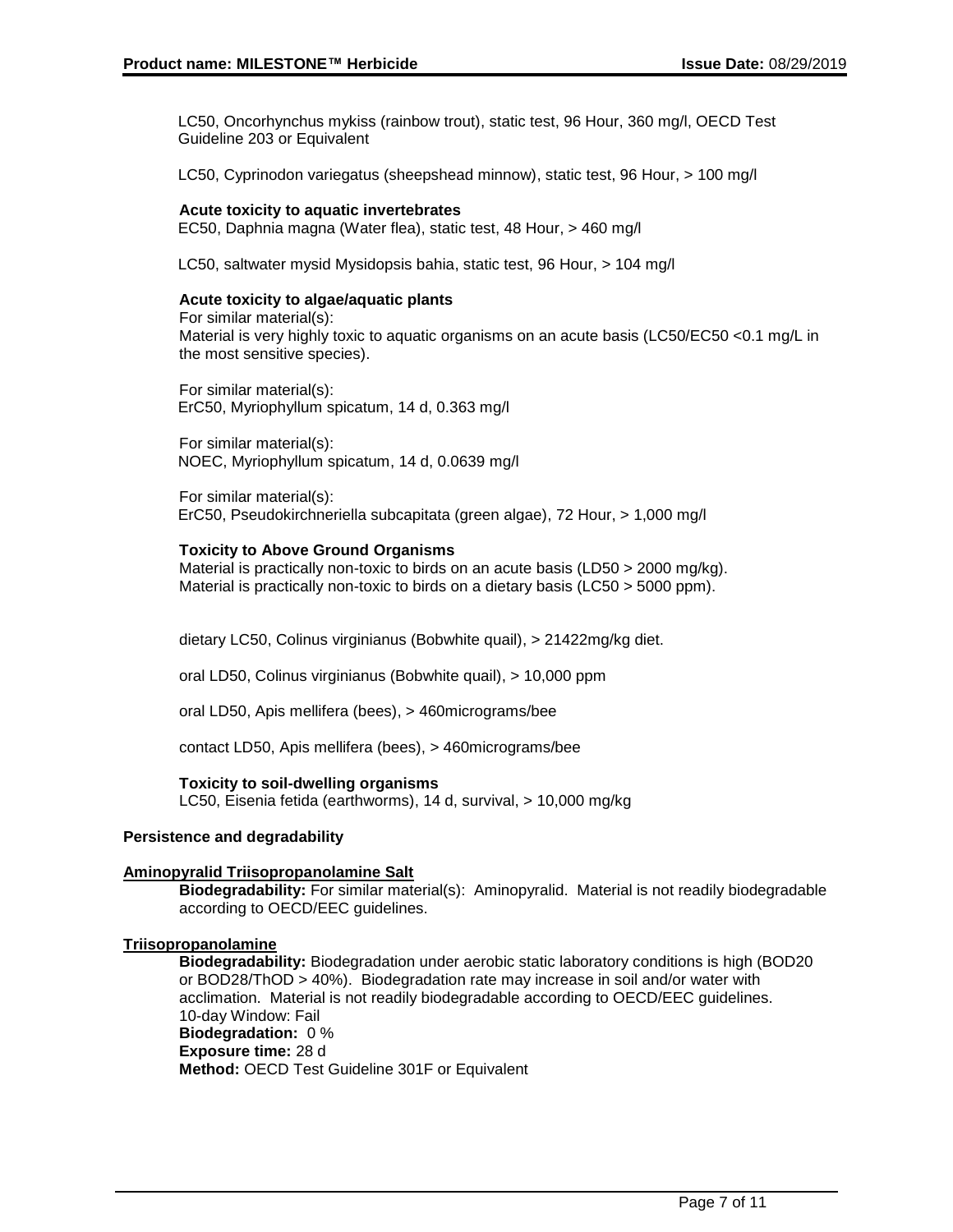**Theoretical Oxygen Demand:** 2.35 mg/mg

**Photodegradation Test Type:** Half-life (indirect photolysis) **Sensitization:** OH radicals **Atmospheric half-life:** 3 Hour **Method:** Estimated.

#### **Balance**

**Biodegradability:** No relevant data found.

#### **Bioaccumulative potential**

#### **Aminopyralid Triisopropanolamine Salt**

**Bioaccumulation:** For similar active ingredient(s). Aminopyralid. Bioconcentration potential is low (BCF  $<$  100 or Log Pow  $<$  3).

#### **Triisopropanolamine**

**Bioaccumulation:** Bioconcentration potential is low (BCF < 100 or Log Pow < 3). **Partition coefficient: n-octanol/water(log Pow):** -0.015 at 23 °C Measured **Bioconcentration factor (BCF):** < 0.57 Fish 42 d Measured

#### **Balance**

**Bioaccumulation:** No relevant data found.

#### **Mobility in soil**

#### **Aminopyralid Triisopropanolamine Salt**

For similar active ingredient(s). Aminopyralid. Potential for mobility in soil is very high (Koc between 0 and 50).

#### **Triisopropanolamine**

Potential for mobility in soil is very high (Koc between 0 and 50). **Partition coefficient (Koc):** 10 Estimated.

#### **Balance**

No relevant data found.

### **13. DISPOSAL CONSIDERATIONS**

**Disposal methods:** If wastes and/or containers cannot be disposed of according to the product label directions, disposal of this material must be in accordance with your local or area regulatory authorities. This information presented below only applies to the material as supplied. The identification based on characteristic(s) or listing may not apply if the material has been used or otherwise contaminated. It is the responsibility of the waste generator to determine the toxicity and physical properties of the material generated to determine the proper waste identification and disposal methods in compliance with applicable regulations. If the material as supplied becomes a waste, follow all applicable regional, national and local laws.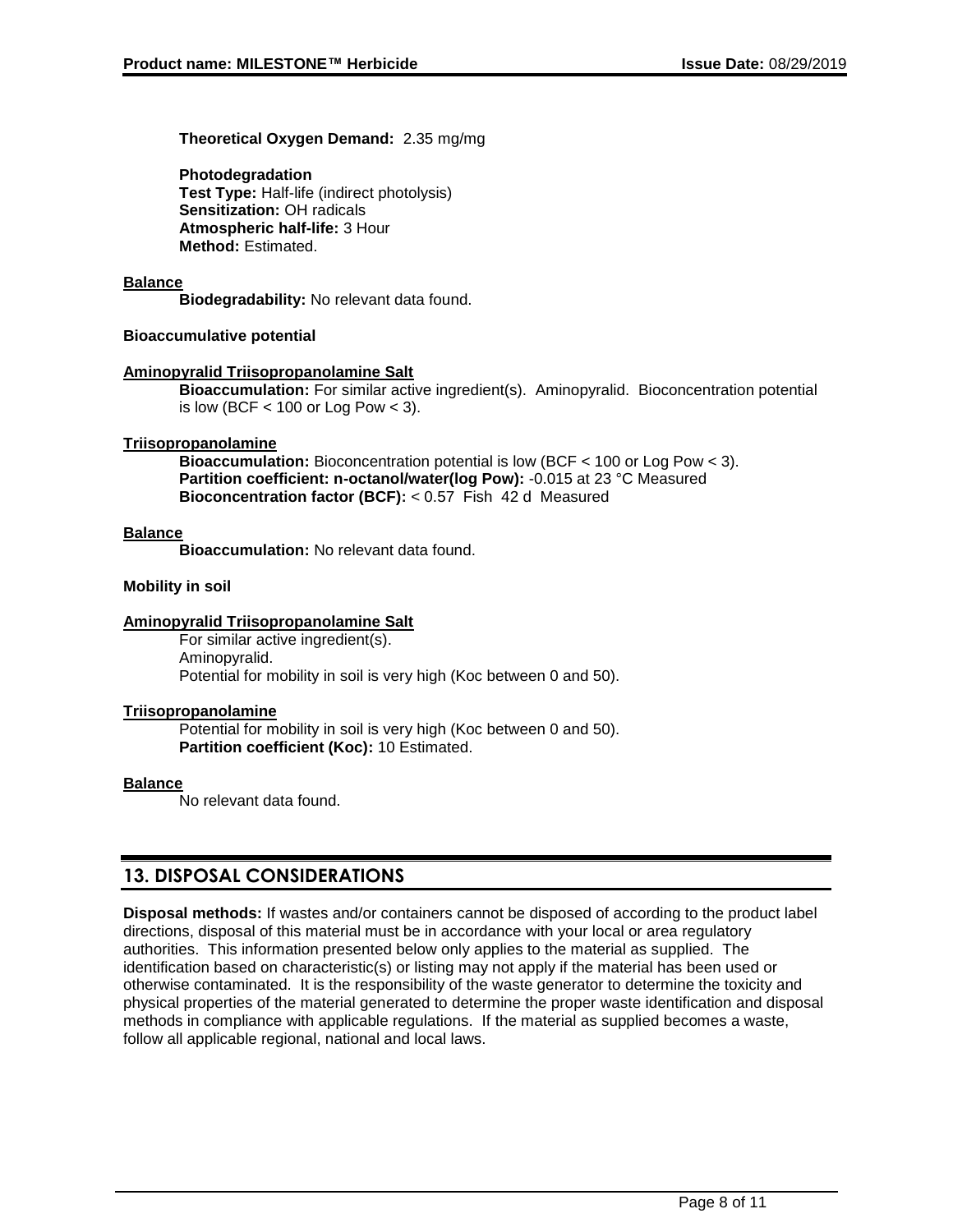### **14. TRANSPORT INFORMATION**

#### **DOT**

Not regulated for transport

#### **Classification for SEA transport (IMO-IMDG):**

| Proper shipping name       | ENVIRONMENTALLY HAZARDOUS SUBSTANCE, LIQUID,           |
|----------------------------|--------------------------------------------------------|
|                            | N.O.S. (Aminopyralid Triisopropanolamine Salt)         |
| UN number                  | UN 3082                                                |
| <b>Class</b>               | 9                                                      |
| Packing group              | Ш                                                      |
| <b>Marine pollutant</b>    | Aminopyralid Triisopropanolamine Salt                  |
| <b>Transport in bulk</b>   | Consult IMO regulations before transporting ocean bulk |
| according to Annex I or II |                                                        |
| of MARPOL 73/78 and the    |                                                        |
| <b>IBC or IGC Code</b>     |                                                        |
|                            |                                                        |

#### **Classification for AIR transport (IATA/ICAO):**

| Proper shipping name | Environmentally hazardous substance, liquid,   |
|----------------------|------------------------------------------------|
|                      | n.o.s. (Aminopyralid Triisopropanolamine Salt) |
| UN number            | UN 3082                                        |
| Class                |                                                |
| Packing group        | Ш                                              |

This information is not intended to convey all specific regulatory or operational requirements/information relating to this product. Transportation classifications may vary by container volume and may be influenced by regional or country variations in regulations. Additional transportation system information can be obtained through an authorized sales or customer service representative. It is the responsibility of the transporting organization to follow all applicable laws, regulations and rules relating to the transportation of the material.

### **15. REGULATORY INFORMATION**

**Superfund Amendments and Reauthorization Act of 1986 Title III (Emergency Planning and Community Right-to-Know Act of 1986) Sections 311 and 312** No SARA Hazards

#### **Superfund Amendments and Reauthorization Act of 1986 Title III (Emergency Planning and Community Right-to-Know Act of 1986) Section 313**

This material does not contain any chemical components with known CAS numbers that exceed the threshold (De Minimis) reporting levels established by SARA Title III, Section 313.

#### **Pennsylvania Right To Know**

The following chemicals are listed because of the additional requirements of Pennsylvania law:

#### **Components CASRN**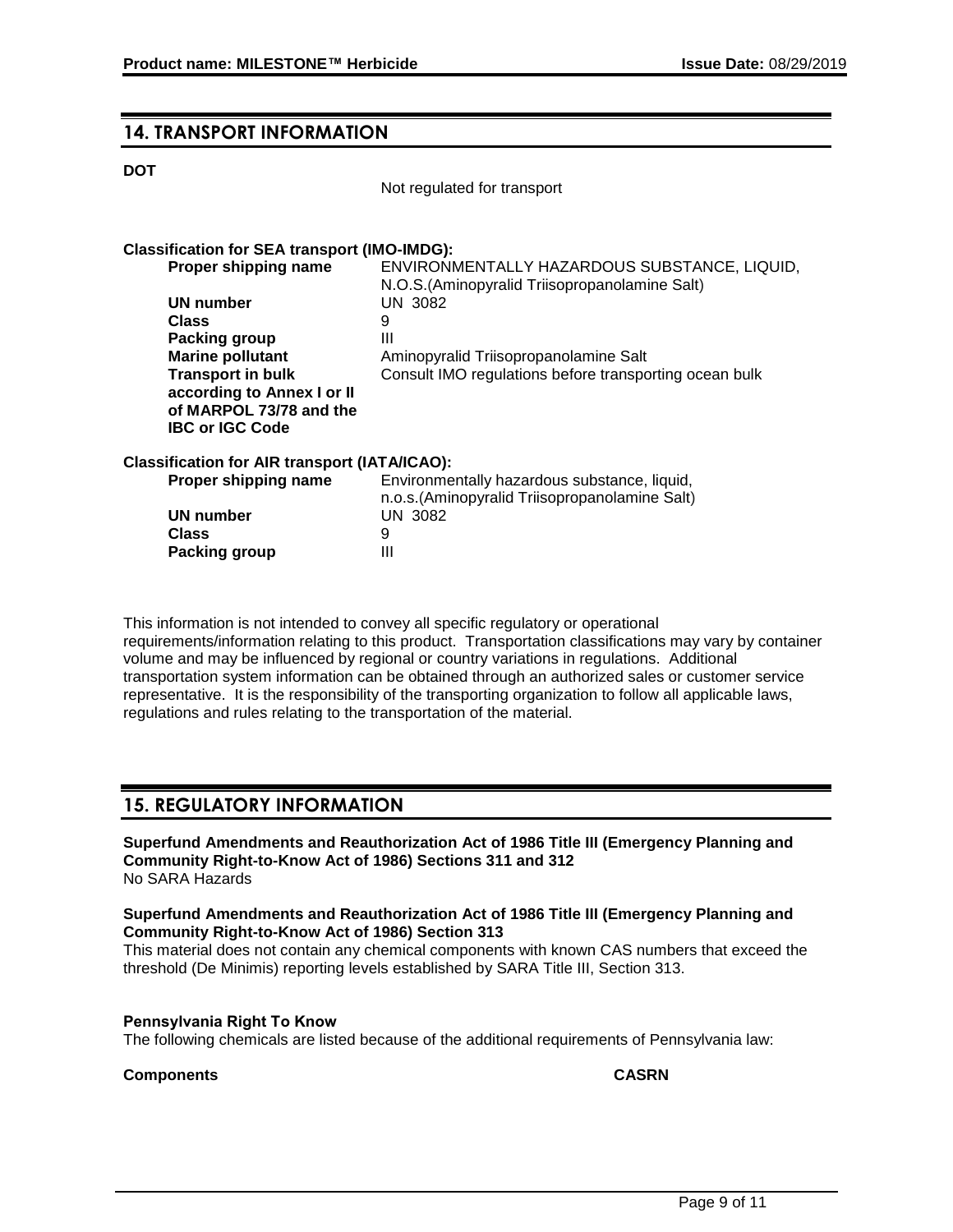Triisopropanolamine 122-20-3

#### **California Prop. 65**

This product does not contain any chemicals known to State of California to cause cancer, birth defects, or any other reproductive harm.

#### **United States TSCA Inventory (TSCA)**

This product contains chemical substance(s) exempt from U.S. EPA TSCA Inventory requirements. It is regulated as a pesticide subject to Federal Insecticide, Fungicide, and Rodenticide Act (FIFRA) requirements.

#### **Federal Insecticide, Fungicide and Rodenticide Act**

EPA Registration Number: 62719-519

This chemical is a pesticide product registered by the Environmental Protection Agency and is subject to certain labeling requirements under federal pesticide law. These requirements differ from the classification criteria and hazard information required for safety data sheets, and for workplace labels of non-pesticide chemicals. Following is the hazard information as required on the pesticide label:

#### CAUTION

Causes moderate eye irritation

## **16. OTHER INFORMATION**

#### **Hazard Rating System**

#### **NFPA**

| Health | <b>Flammability</b> | <b>Instability</b> |
|--------|---------------------|--------------------|
|        |                     |                    |

#### **Revision**

Identification Number: 266154 / A211 / Issue Date: 08/29/2019 / Version: 9.1 DAS Code: GF-871

Most recent revision(s) are noted by the bold, double bars in left-hand margin throughout this document.

#### **Legend**

| பப்<br>$\sim$ $\sim$<br>⊃ow<br>טרוי. | `uideline<br>ustrial<br>alene<br>10 <sup>o</sup><br>ിവധ<br>-- |
|--------------------------------------|---------------------------------------------------------------|
| <b>TWA</b>                           | - - -<br>average<br>MAPI<br>.<br>.<br>.<br>. .<br>.           |

#### **Full text of other abbreviations**

AICS - Australian Inventory of Chemical Substances; ASTM - American Society for the Testing of Materials; bw - Body weight; CERCLA - Comprehensive Environmental Response, Compensation, and Liability Act; CMR - Carcinogen, Mutagen or Reproductive Toxicant; DIN - Standard of the German Institute for Standardisation; DOT - Department of Transportation; DSL - Domestic Substances List (Canada); ECx - Concentration associated with x% response; EHS - Extremely Hazardous Substance; ELx - Loading rate associated with x% response; EmS - Emergency Schedule; ENCS - Existing and New Chemical Substances (Japan); ErCx - Concentration associated with x% growth rate response; ERG - Emergency Response Guide; GHS - Globally Harmonized System; GLP - Good Laboratory Practice; HMIS - Hazardous Materials Identification System; IARC - International Agency for Research on Cancer; IATA - International Air Transport Association; IBC - International